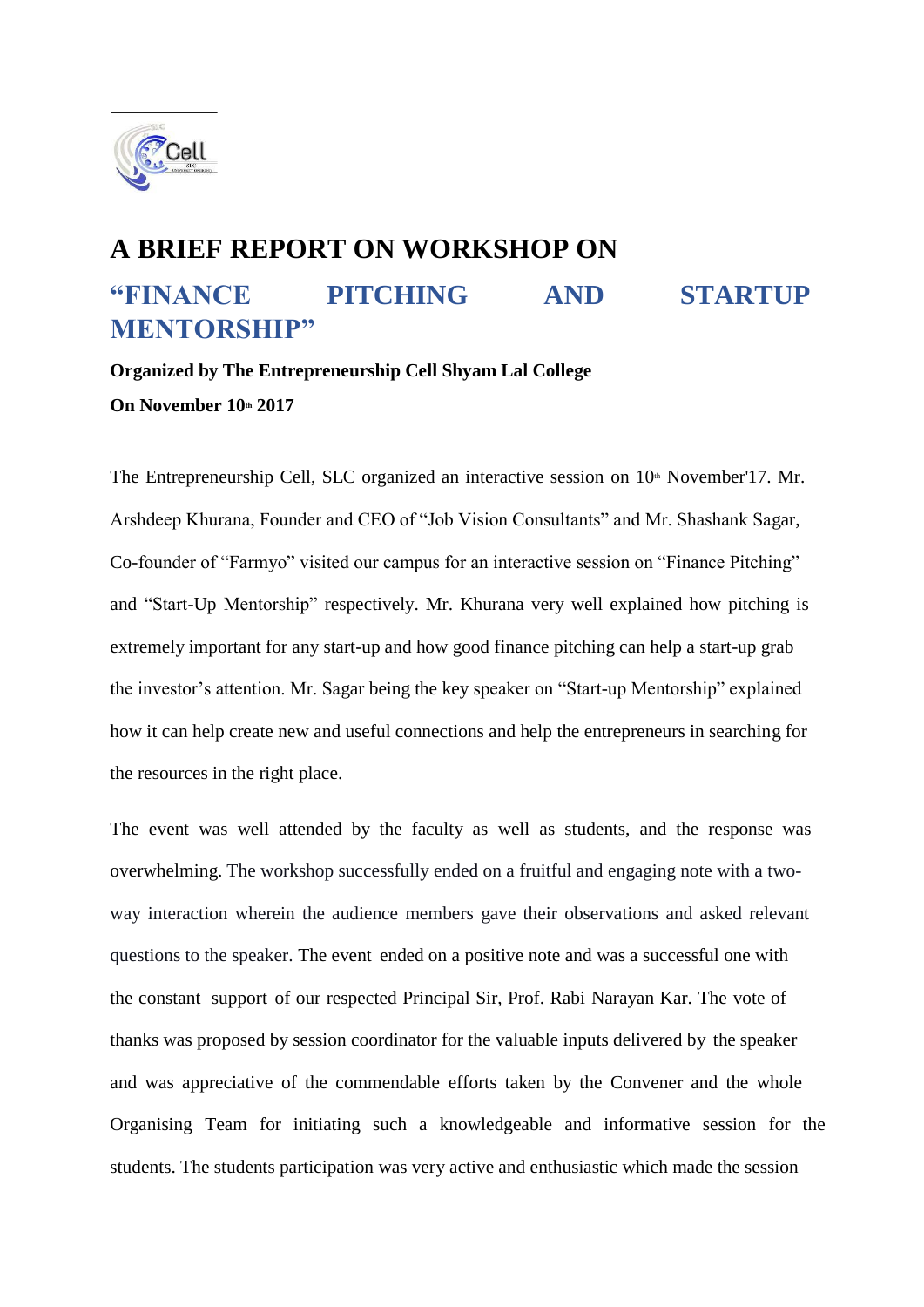a true success. The students clarified their doubts related to the topic of the session. This session was special in itself as the discussion was accompanied by appropriate examples and amazing demoes. Altogether session was very interactive and it created a sense of awareness among students. The speaker of the event expressed his gratitude towards everyone who joined. He also wished best of luck to everyone and also gave some tips to gain success in future. The event was attended by 70 participants.

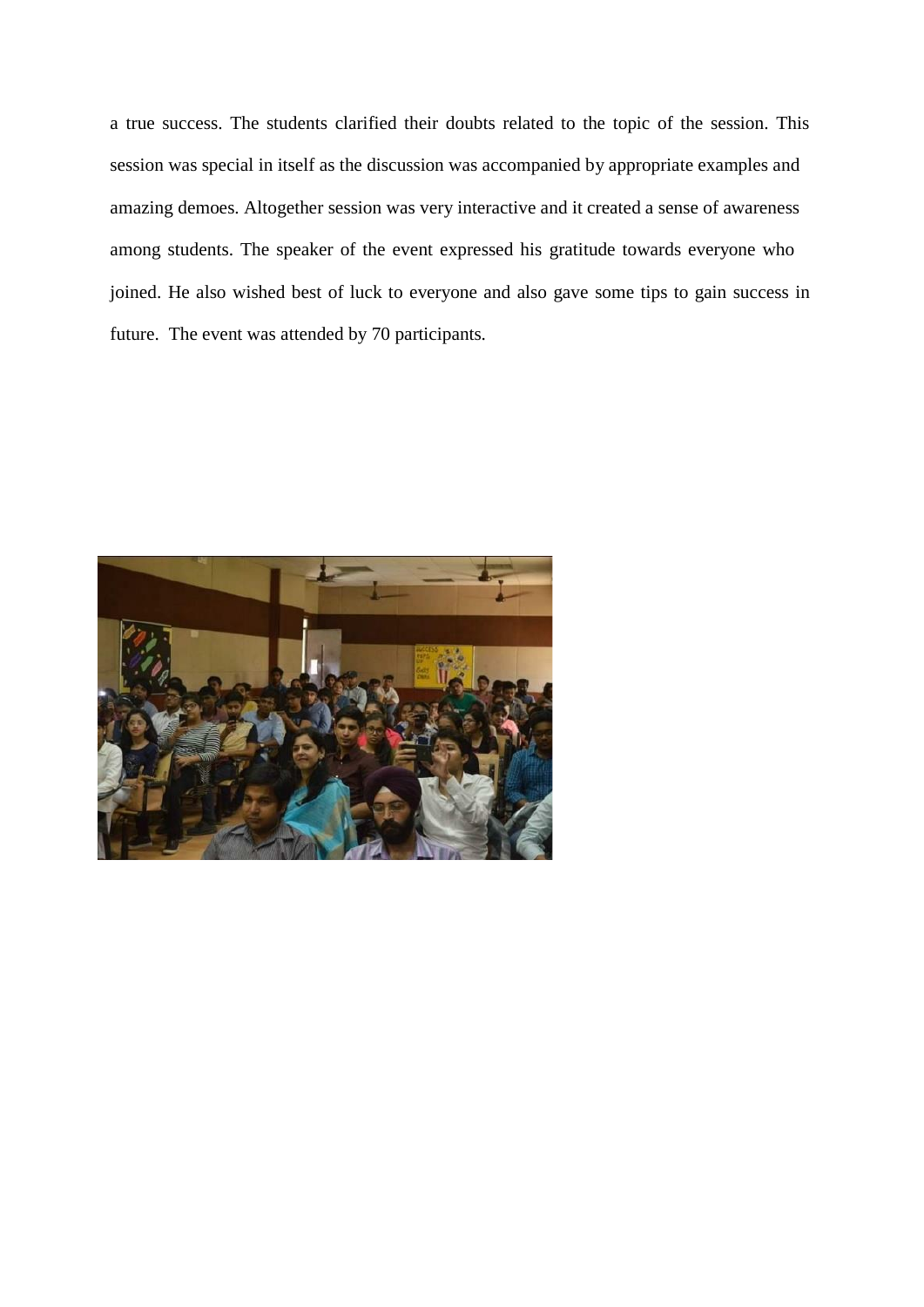